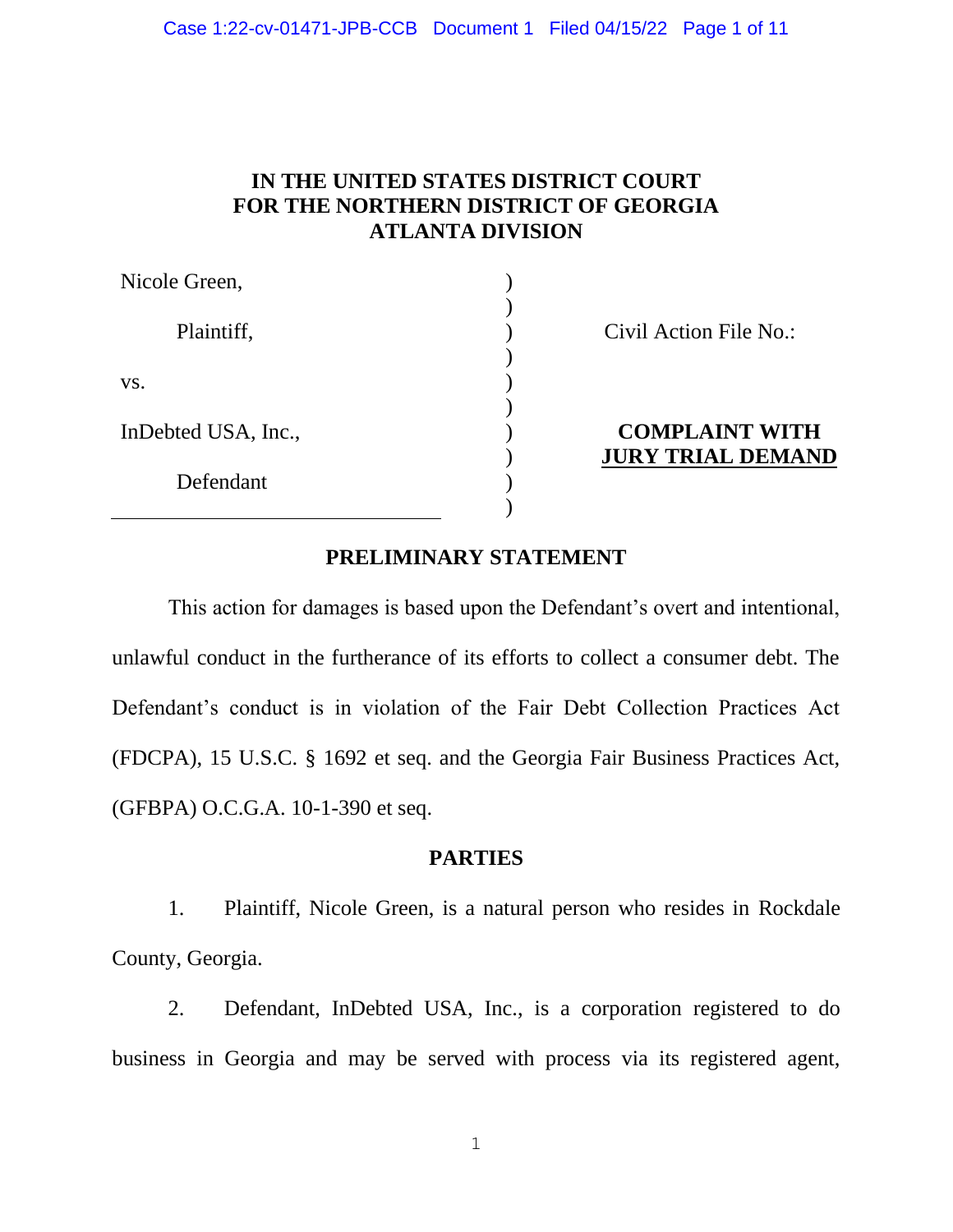Corporation Service Company at 2 Sun Court, Suite 400, Peachtree Corners, Georgia 30092.

#### **JURISDICTION AND VENUE**

3. This Court has federal question jurisdiction over Plaintiff's Fair Debt Collection Practices Act ("FDCPA"), 15 U.S.C. § 1692, et seq., claims pursuant to 28 U.S.C. § 1331 and 15 U.S.C. § 1692k(d). This Court has supplemental jurisdiction over Plaintiff's state law claims pursuant to 28 U.S.C. § 1367.

4. This Court has personal jurisdiction over Defendant because, inter alia, Defendants frequently and routinely conducts business in the State of Georgia, including the conduct complained of herein.

5. Pursuant to 28 U.S.C. § 1391, venue is proper in the Northern District of Georgia because a substantial part of the events or omissions giving rise to the claims occurred in this district.

6. Venue is proper in the Atlanta Division because the conduct complained of herein occurred in Rockdale County which is in the Atlanta Division.

### **FACTUAL ALLEGATIONS**

7. Plaintiff is a 46-year-old woman with deteriorating health. She is disabled, unable to engage in competitive employment, and is in the process of obtaining disability insurance benefits through the Social Security Administration.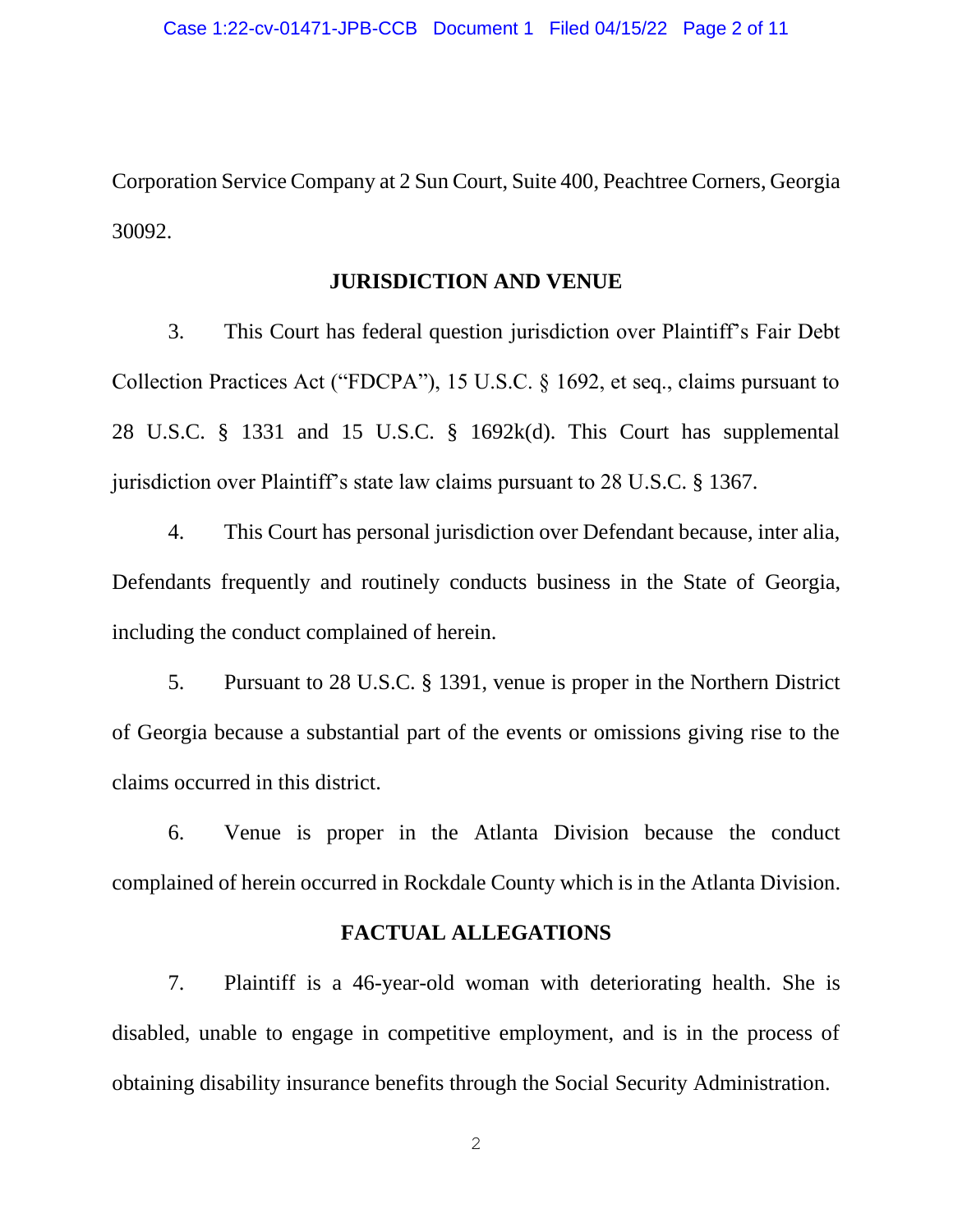8. The Plaintiff is indebted to Afterpay Limited, d/b/a "Afterpay." Afterpay provides financing to consumers for internet-based purchases allowing consumers to purchase goods in real time and pay the balance over four equal installments.

9. The Plaintiff utilized an account for the purchase of ordinary consumer goods and is, therefore, a "consumer", as that term is defined by 15 U.S.C. § 1692a(3).

10. Defendant is a collection agency specializing in the collection of consumer debt.

11. Defendant uses interstate commerce and/or mail in its business in the collection of consumer debts.

12. The Defendant markets itself on its website as "… a different kind of debt collection solution. Our intelligent digital platform focuses on customer experience to deliver increased recoveries …" www.indebted.co/en-us/business

13. Defendant manages, and collects upon, thousands of consumer debt accounts annually.

14. Defendant is, therefore, a "debt collector" as that term is defined by 15 U.S.C. § 1692a(6).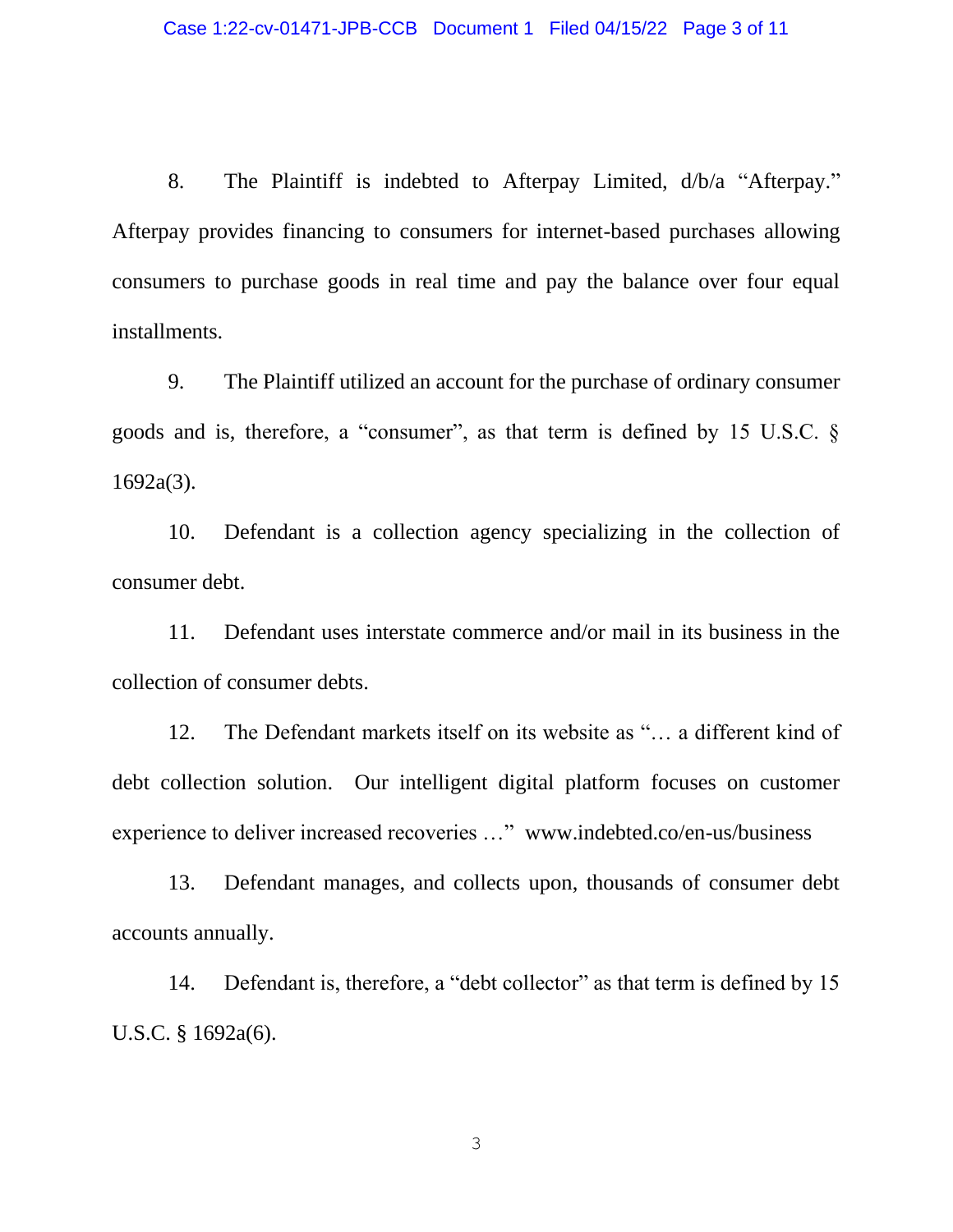15. As a result of her disability and inability to maintain employment, the Plaintiff defaulted on her Afterpay account.

16. The Defendant was engaged to pursue the face value of the debt from the Plaintiff.

17. In keeping with its business model, the Defendant sent an email to Plaintiff of March 16, 2022 seeking payment of the Afterpay debt. A reproduction of this email is set forth here:

From: InDebted <customersupport-us+ga@indebted.co> Sent: Saturday, February 26, 2022 12:16 PM To: Nicole Green < com> Subject: Your Afterpay account has been outsourced to InDebted USA

Dear Nicole,

Our client, Afterpay, has placed your account(s) with us to assist you in resolving your below noted outstanding balance. We are a collection agency hired by Afterpay to work on their behalf to help resolve your Amount Due.

Please find below a summary of your account(s) and balance:

- Customer Ref: 10025483086
- Company: Afterpay
- Outstanding Balance: USD 116.00
- Original Balance: USD 100.00
- Interest: USD 0.00
- Late Fees: USD 16.00
- Order Numbers:
- 100239102010
- 100231380945
- 100231865609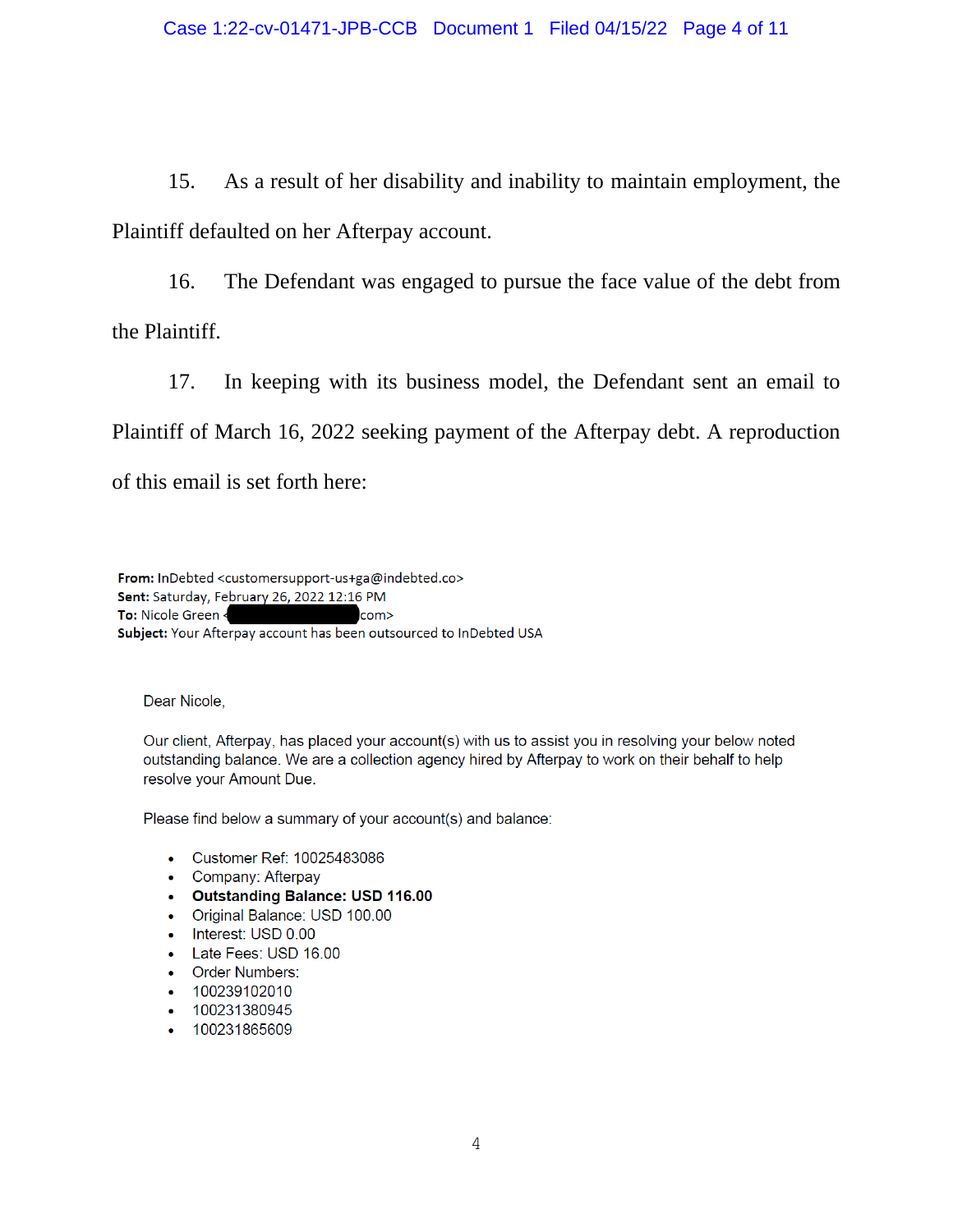#### 100239299282

Please reply to this email to contact us to make payment arrangements or you may also contact us at the below noted telephone number.

Kind Regards,

**Russell Cummings** 

InDebted USA Inc. P.O. Box 1210 O'Fallon, MO 63366 customersupport-us+ga@indebted.co Toll-Free Telephone Number: +1 888 306 3160 www.indebted.co **FAQ** Click here to opt out of further emails for this account

This communication is from a debt collector. This is an attempt to collect a debt and any information obtained will be used for that purpose. Please read below for important disclosures.

Unless you notify us within 30 days after receiving this notice that you dispute the validity of this debt or any portion thereof, we will assume this debt is valid. If you notify us in writing within 30 days from receiving this notice that you dispute all or any portion of this debt, we will obtain verification of the debt or obtain a copy of a judgment and send you a copy of such verification or judgment. You may also request in writing within 30 days of receiving this notice that we provide you with the name and address of the original creditor, if different from the original creditor.

You can view your Privacy Rights and State Disclosures by visiting these URLs: https://www.indebted.co/enus/policies/privacy-policy, https://www.indebted.co/en-us/policies/state-disclosures.

Should you have any questions or would like further information regarding your outstanding balance please email customersupport-us@indebted.co or call us at +1 888 306 3160.

Our operating hours are Monday - Friday: 9 am ET to 6 pm ET.

18. On November 30, 2021, the Consumer Financial Protection Bureau (CFPB) published amendments to 12 C.F.R. Part § 1006 (hereinafter referred to as Regulation F).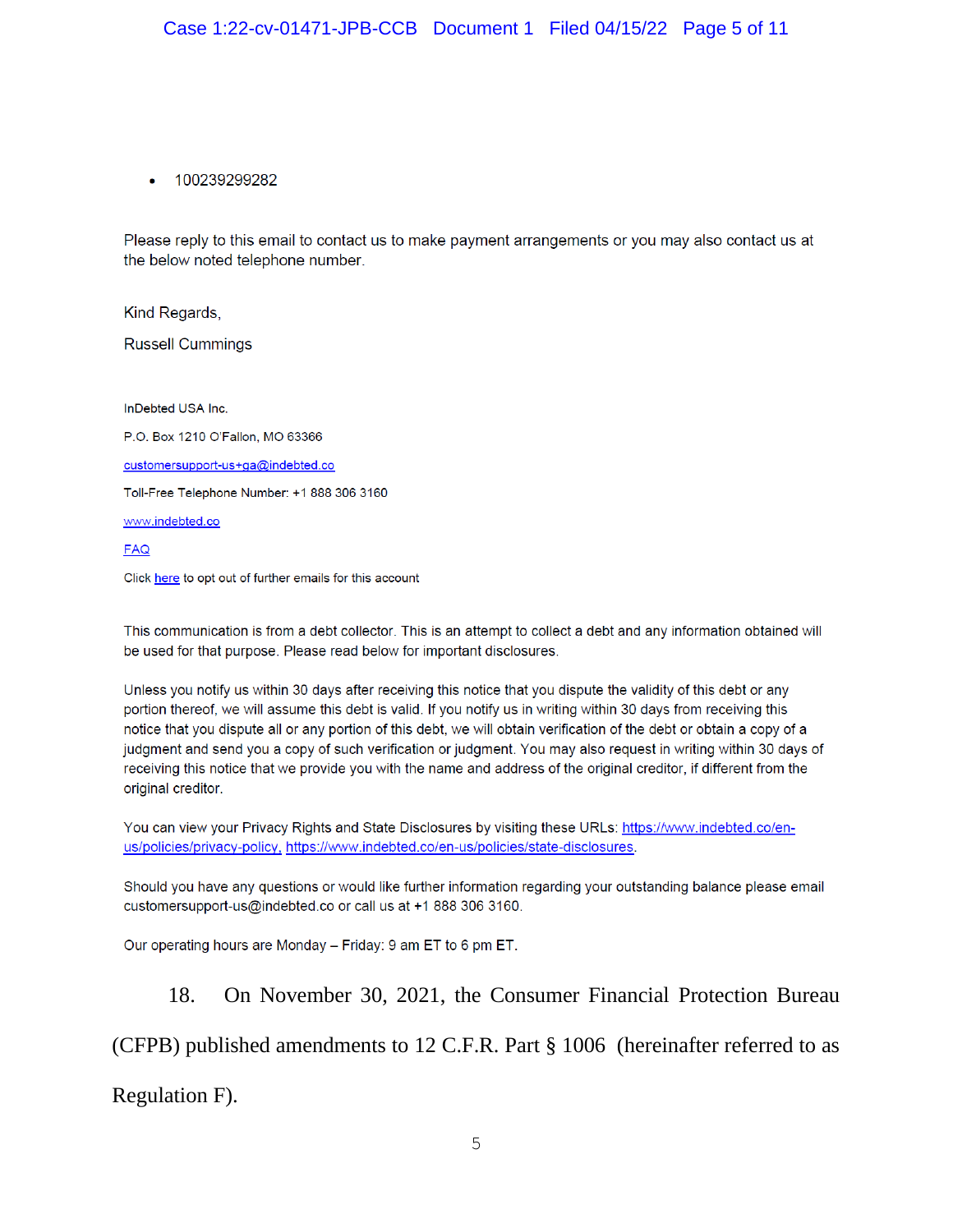19. Regulation F was issued by the Bureau of Consumer Financial Protection pursuant to sections 814(d) and 817 of the Fair Debt Collection Practices Act (FDCPA), 15 U.S.C. § 1692b, 1692o; Title X of the Dodd-Frank Wall Street Reform and Consumer Protection Act (Dodd-Frank act); 12 U.S.C. § 5481 et seq.; and paragraph (b)(1) of § 104 of the Electronic Signatures in Global and National Commerce Act (E-sign Act), 15 U.S.C. § 7004.

20. The Fair Debt Collection Practices Act and, specifically, regulation F apply to the Defendant at all times relevant hereto.

21. As of the date of enactment for Regulation F, where a debt collector communicates with a consumer electronically in connection with a collection of a debt using a specific email address, it must include in such communication "*a clear and conspicuous statement describing a reasonable and simple method by which the consumer can opt-out of further electronic communications by the debt collector to that email address*." See, Regulation F, 12 C.F.R. § 1006.6(e); (emphasis added).

22. The Defendant's email of March 16<sup>th</sup> does not contain "a clear and conspicuous statement" describing a reasonable and simple method by which the Plaintiff could opt-out of future email communications.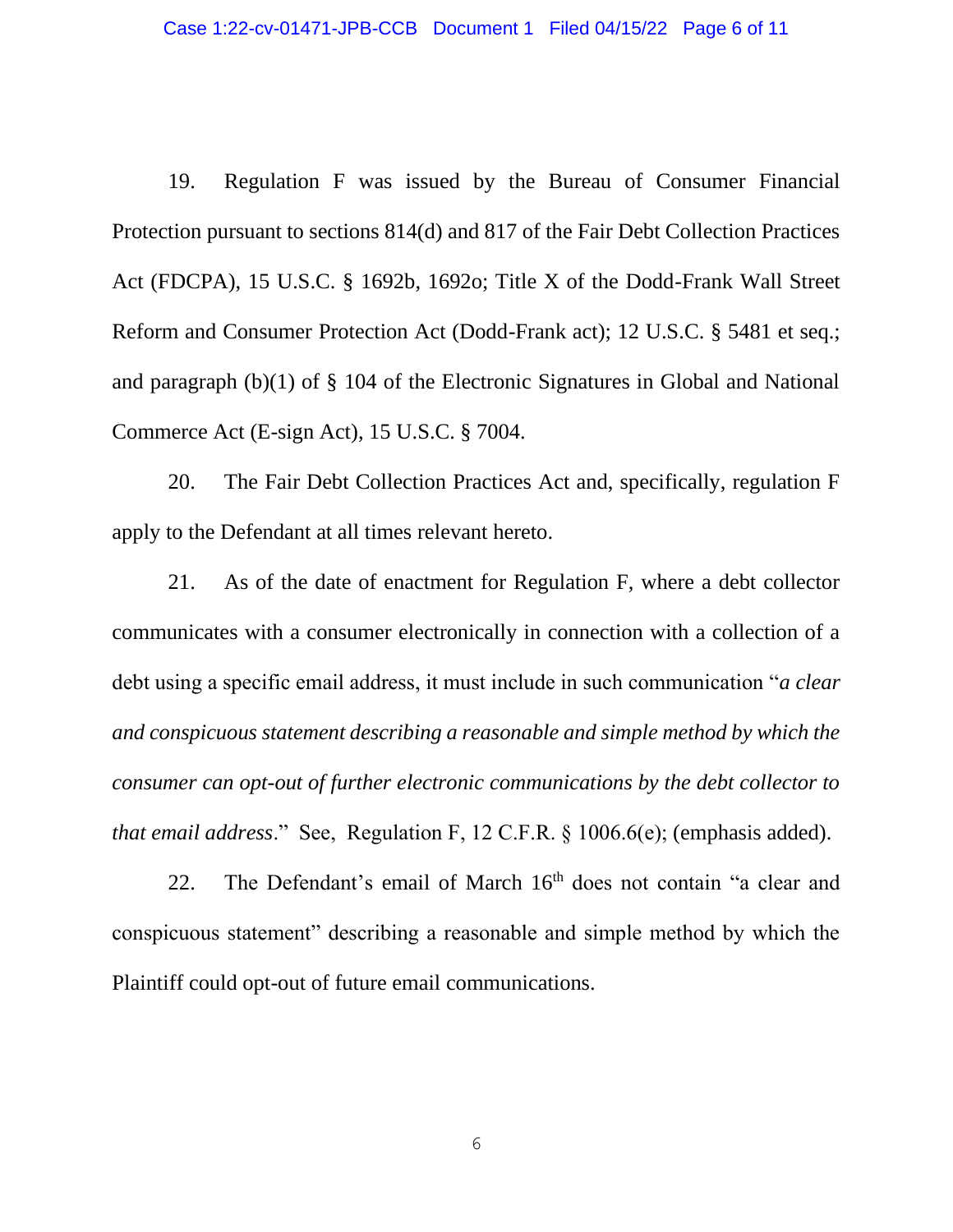23. As a result of the Defendant failing to comply with the Act and Regulations, the Plaintiff was, and continues to be, hindered in her ability to cease email communications from the Defendant.

#### **INJURIES-IN-FACT**

19. Defendants acts and omissions caused particularized harm to the Plaintiff in that she was denied the simple method required by the Act to allow her to opt-out of future email communications.

#### **DAMAGES**

20. As a result of the Defendant's actions and/or omissions, Plaintiff has suffered actual damages, including but not limited to the following:

a.) Being subjected to unfair debt collection practices;

b.) The Defendant's failure to abide by the Act and regulations hindered and obscured the Plaintiff's ability to opt out of electronic communications as is her statutorily granted right. This resulted in Plaintiff receiving additional unwanted emails from the Defendant.

c.) Uncompensated time expended away from activities of daily living, to confer with counsel regarding the Defendant's collection efforts;

d.) Disturbance of the Plaintiff's peace and her right to be free of unwanted email communications; and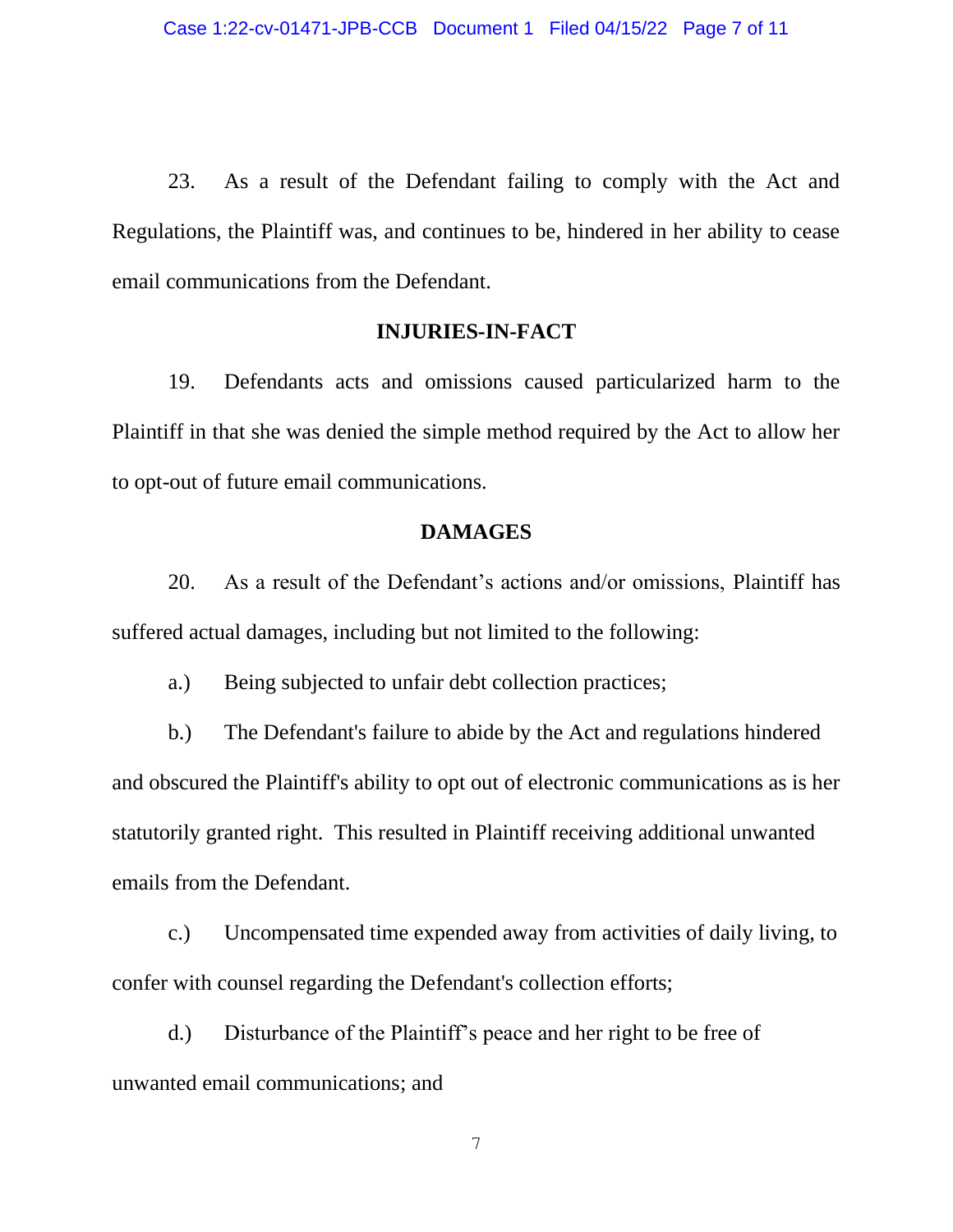e.) Anxiety and worry caused by concern that Defendant was going to continue emailing unwanted collection communications.

# **CAUSES OF ACTION**

# **COUNT I**

# **VIOLATIONS OF THE FAIR DEBT COLLECTION PRACTICES ACT 15 U.S.C. § 1692 et. seq.**

## <span id="page-7-0"></span>*Violations of Regulation F, 12 C.F.R. § 1006.6(e)*

21. The emails described here in represent violations of Regulation F, 12 C.F.R. § 1006.6(e).

## **COUNT II**

# **VIOLATIONS OF THE GEORGIA FAIR BUSINESS PRACTICES ACT O.C.G.A. § 10-1-390, et seq.**

22. Plaintiff incorporates by reference paragraphs 1 through 21 as though fully stated herein.

23. O.C.G.A. § 10-1-390 et seq is commonly known as the "Fair Business Practices Act of 1975" (the "GFBPA").

24. The purpose of the GFBPA, is to protect consumers from unfair and/or deceptive practices in the conduct of any trade or commerce in part or wholly in the state. O.C.G.A. § 10-1-391.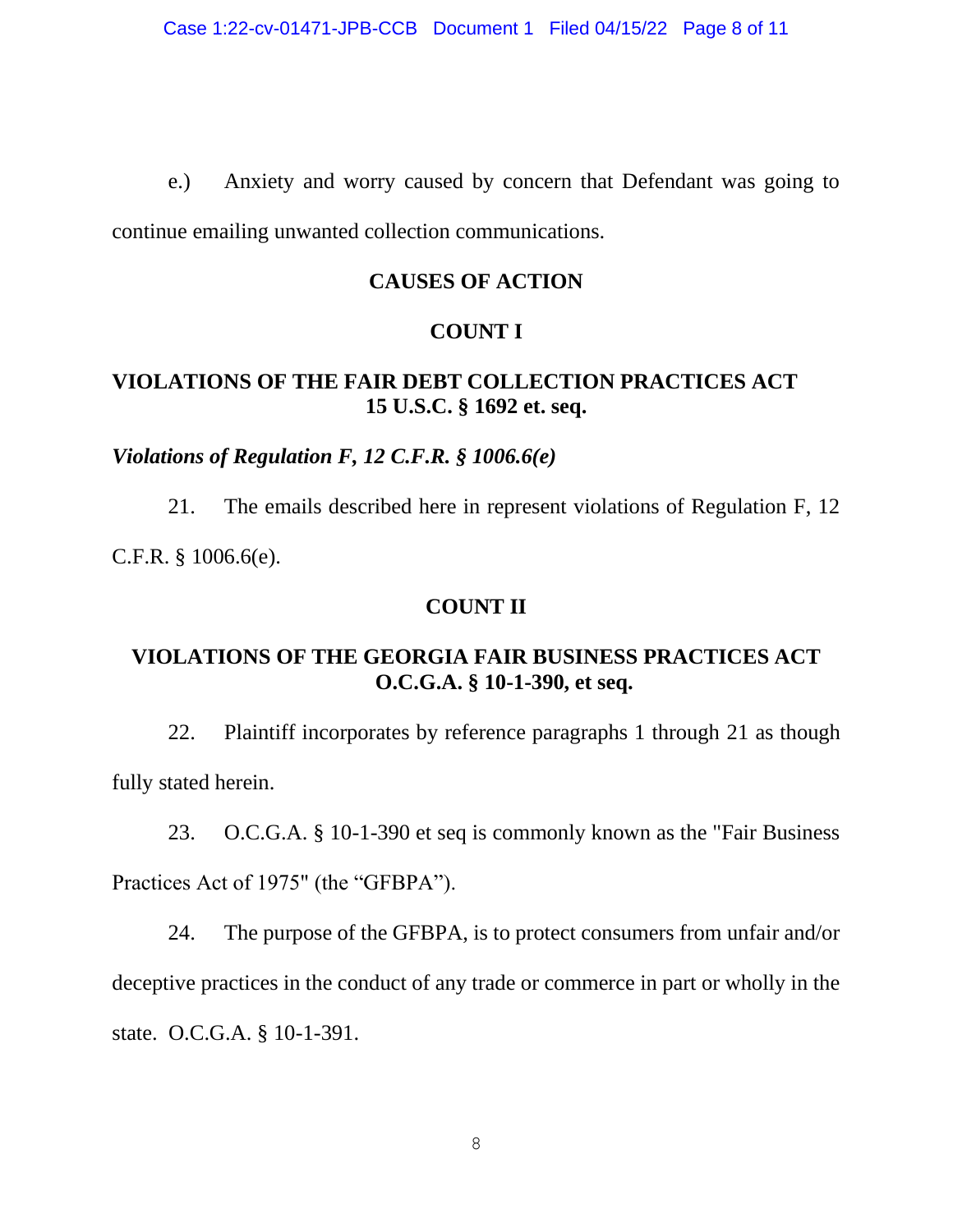25. O.C.G.A. § 10-1-391 directs that the GFPBA is to be interpreted and applied liberally and in harmony with the Federal Trade Commission Act, 15 U.S.C. § 45(a)(1), which implements the FDCPA.

26. O.C.G.A. § 10-1-393(a) of the GFBPA broadly prohibits unfair and/or deceptive business practices.

27. Defendant intentionally engaged in unfair and deceptive business practices, as set forth herein, in an effort to collect a consumer debt.

28. Defendant's conduct has implications for the consuming public in general.

29. Defendant's conduct negatively impacts the consumer marketplace.

30. Upon information and belief, Defendant does not maintain a place of business in Georgia and has no assets in Georgia, thus relieving Plaintiffs of the Notice and Demand requirements of O.C.G.A. § 10-1-399(b).

31. As a result of Defendant's violations of O.C.G.A. § 10-1-393(a), Plaintiff is entitled to recover general damages pursuant to O.C.G.A. § 10-1-399(a).

32. As a result of Defendant's intentional violations of O.C.G.A. § 10-1- 393(a), Plaintiff is entitled to recover exemplary damages pursuant to O.C.G.A. §  $10-1-399(a)$ .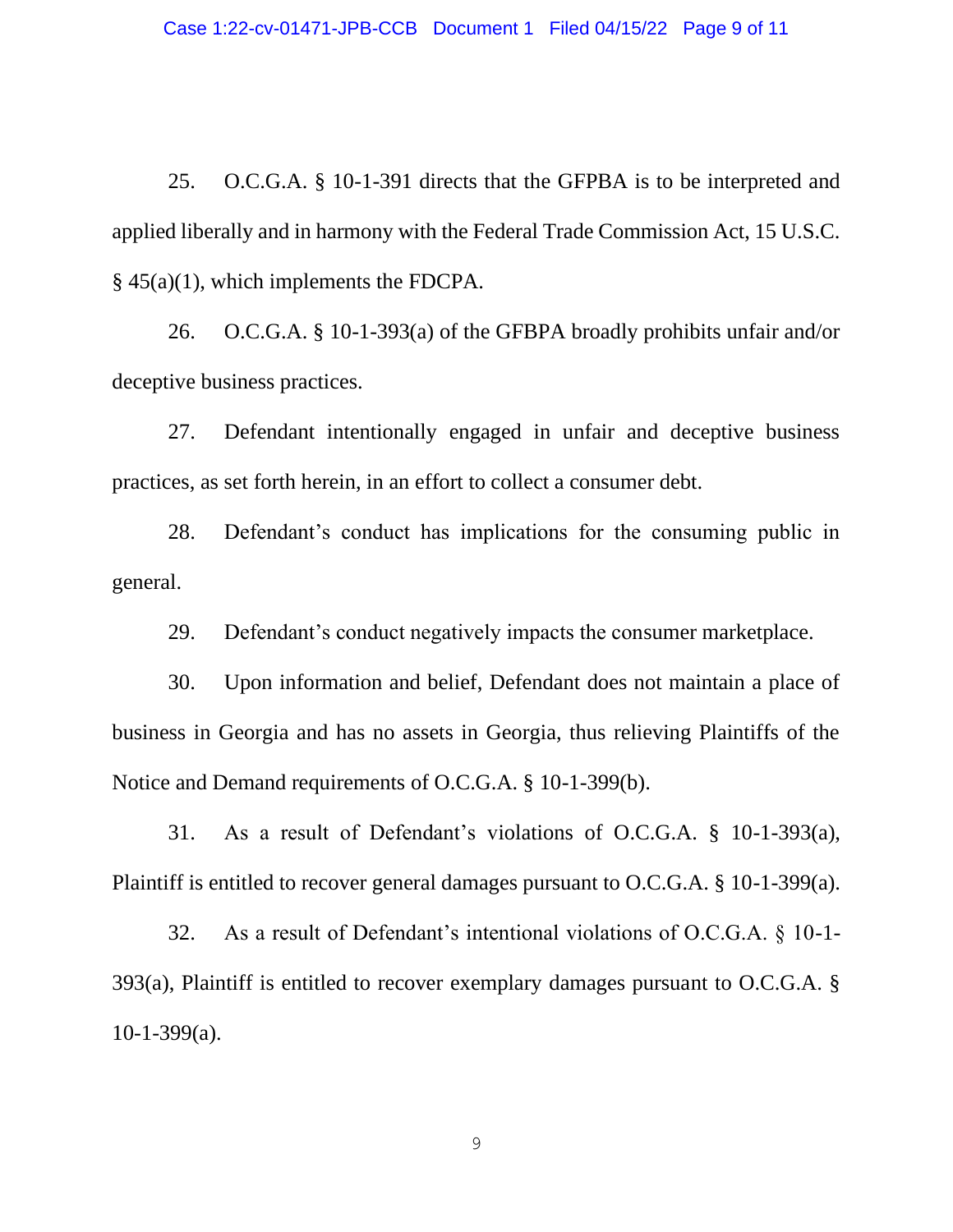33. As a result of Defendant's intentional violations of O.C.G.A. § 10-1- 393(a), Plaintiff is entitled to recover treble damages pursuant to O.C.G.A. § 10-1- 399(c).

34. Plaintiff is entitled to recover reasonable attorney's fees and expenses of litigation pursuant to O.C.G.A. § 10-1-399(d).

24.

### **TRIAL BY JURY**

25. Plaintiff is entitled to and hereby requests a trial by jury.

WHEREFORE, Plaintiff prays that judgment be entered against Defendant for:

a.) Plaintiff's actual damages;

b.) Statutory damages pursuant to 15 U.S.C. § 1692k;

c.) Reasonable attorney's fees and costs pursuant to 15 U.S.C. § 1692k

d.) General, exemplary, and treble damages pursuant to O.C.G.A. § 10-1- 399(a) & (c);

e.) Reasonable attorney's fees and costs pursuant to O.C.G.A. § 10-1- 399(d); and

f.) Such other and further relief as may be just and proper.